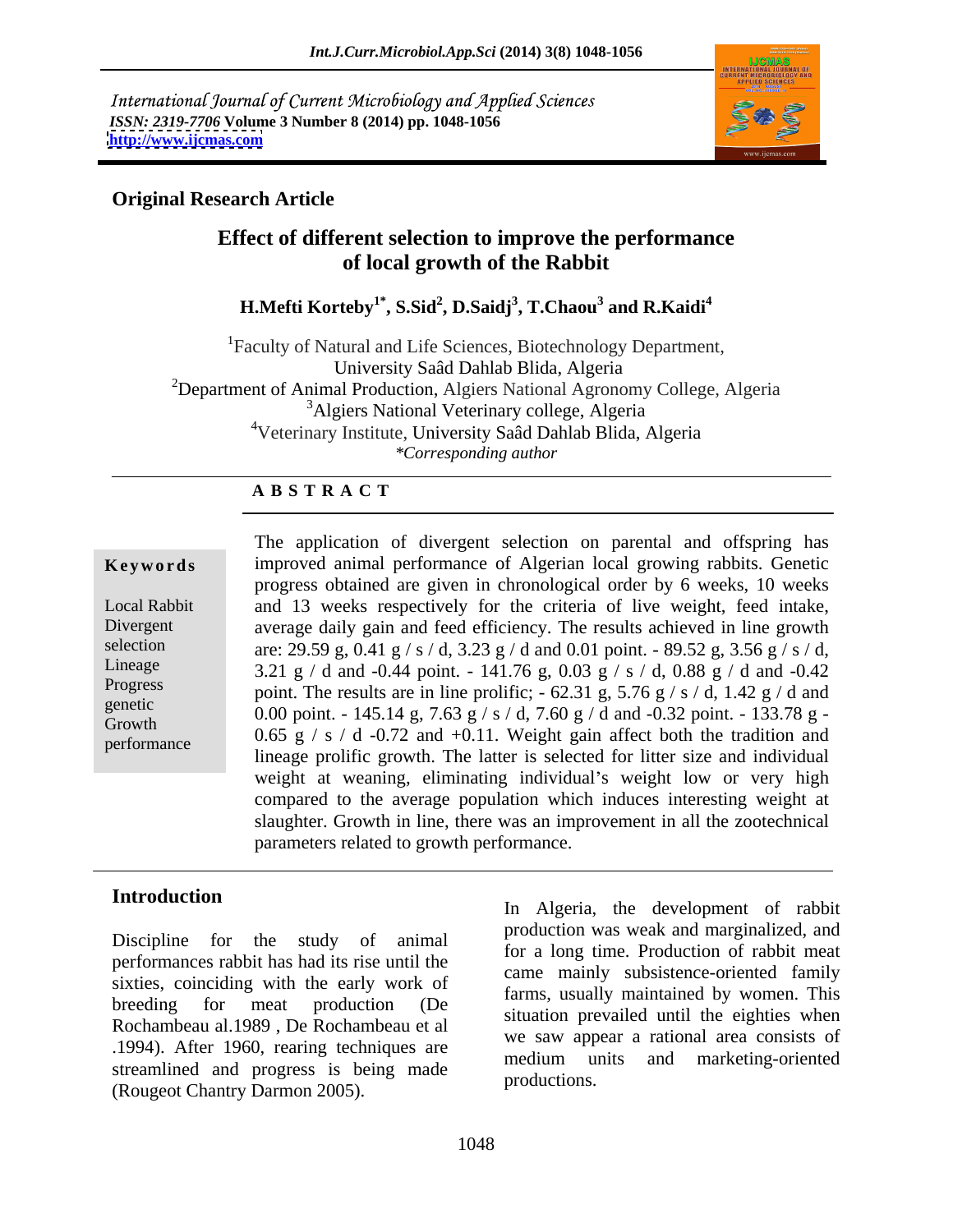These modern units are populated with selected strains of animals Foreign, whose performance is considered much more Experiments performed at the hutch for the interesting than the native population. rabbit population local technical institute Decisions were taken and compare farms Ali Baba in Algiers, aims to assess the performance in two different environments. genetic progress on animal performance This attempt to introduce unfortunately growth. The approach is to apply a divergent failed due to many factors. According selection by creating a line and a prolific Berchiche 1992; ignorance of the animal in line growth. The data collected in 2005 and the Algerian specific environmental conditions are the cause of this failure.

All scientists converge on the idea of integrating the native population in farms This is the rabbit population. The herd and rational. But keep the animal as such by set up breeding in 1998 from broodstock focusing only on the middle component, from nine regions of Algeria. These animals seems insufficient to meet economic were classified according to the group from

Moreover, the study of performance in our from which they originate, their brothers are native rabbit breeding conditions shows a assigned to another group of reproduction. significant heterogeneity within population. Growth performance show that the animal Animals are carried out in a closed system belongs to the small size, with the presence and rotary intersection described by of dwarf prototypes and some even tend to Matheron and Easel 1977. Rotation began in average Mefti Korteby and al.2010. A very heterogeneous population described.

Between 10 and 11 weeks of age, which characterized by a diversification of the coincides with the normative time for format and color of the hair phenotype and slaughter abroad, the native animal has a dispersal. Sexual dimorphism is unapparent weight of 1.2 kg to 1.3 kg. Deemed in the local population. Sexing is done by insufficient weight with carcasses not observation of primary sexual accepted by consumers. Forcing to extend livestock to provide heavier carcasses. The age of slaughter in Algeria is 13 weeks. This extension of the rearing period leads<br>downside risks zootechnical indices

To achieve improved productivity weight of local rabbit, we propose a divergent selection, it removes unwanted characters,<br>room service (food weighing and homogenize animal performance, reduce the age at slaughter, improve weight of rabbit type and age to keep topics that may be of interest to other selection criteria.

# **Materials and Methods**

2006.

## **Experimental Animal**

requirements. the methods described by De Rochambeau 1990, females remain in the breeding group

1998 and ended in 2005.

Animals of the local population ITELV are observation of primary sexual characteristics.

# **Building and equipment**

downside risks zootechnical indices. The hutch has an area of 220m2, the walls of the hutch are hard, the roof is sheet metal ceiling insulated with polystyrene. It is divided into two rooms, one for maternity and other fattening. They are separated by a room service (food weighing and identification of animals and weaned), storage of food and veterinary products.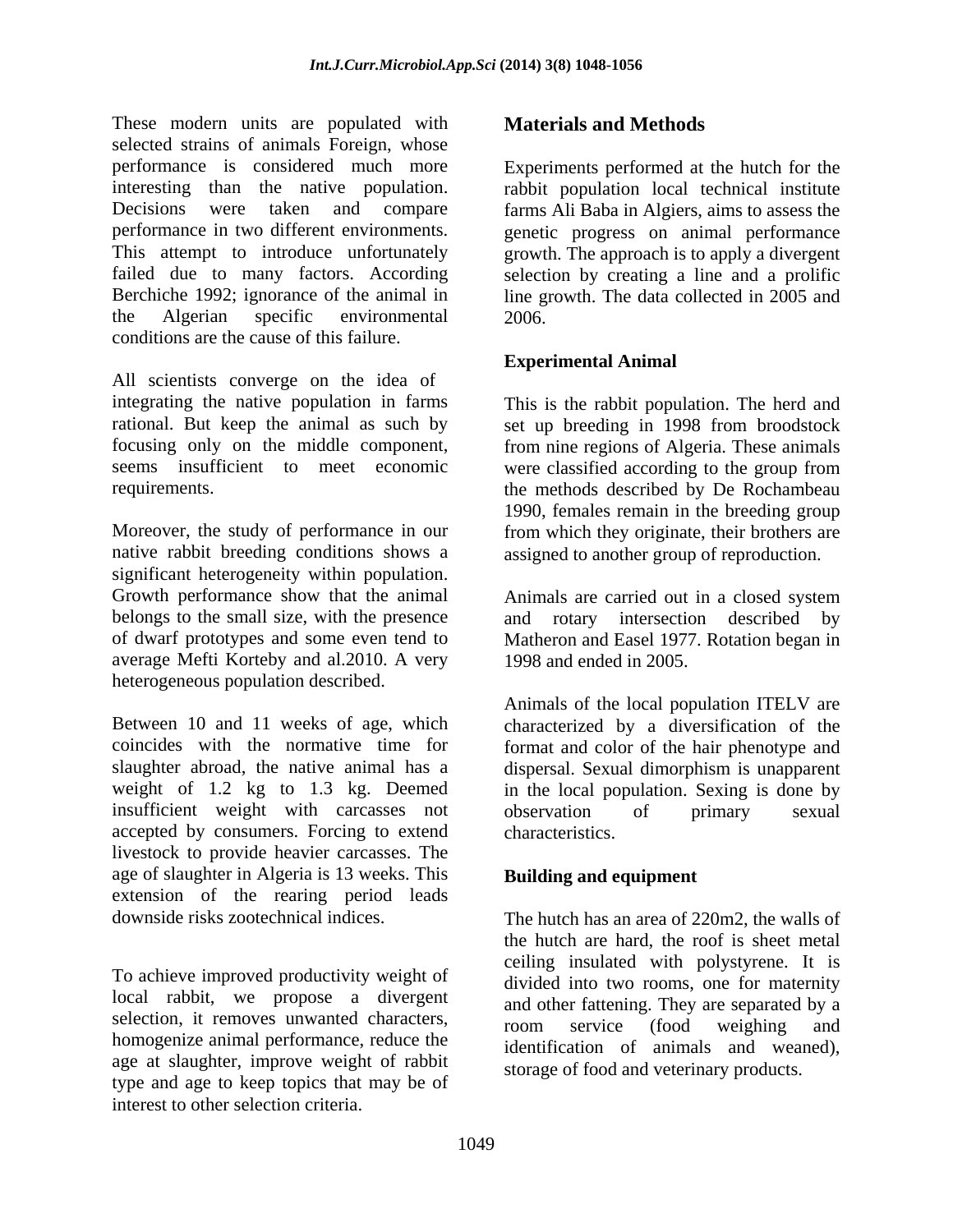The fattening room is 72 m2 composed of 144 collective cages types Californians two floors without offset; raised in pits with - Weaning body weight  $[400g < BWW <$ scraper and low extraction 2200 m2 / h. 550g]. Cages on the 2nd floor are equipped with tilt floor droppings. The cages are arranged in three parallel rows separated by corridors of service. The rows arranged in two rows on - Body weight at weaning [BWW> 550g]; and others. Galvanized metal cages are  $\qquad$  - the litter size  $[3 \leq$  LSB $\leq$  6]. equipped with automatic waters and trough collective 4 stations with a total capacity of Weaning is practiced in 35 days. The 5kg. animals are identified numerically by tattoo

- The building is equipped with pad cooling

- The nycthemeron is "Light 8/16 Dark," an intensity of 28 lux/m2. weekly.

The food is distributed granules of commerce. According to the manufacturer it is composed of dehydrated alfalfa, barley, corn, soy, wheat bran and vitamin mineral supplementation. Animals received only a -Average daily gain standard pelleted food type whose  $\triangle$  ADG (g / d) = (final weight - initial weight) percentage composition of raw materials is presented in Table 1. -Average daily consumption

Based on the 2004 population compartment  $CI = CMQ / GMQ$ fat, we chose the stock replacement for 2005 and 2006. This stock will be separated into **Genetic parameters** two lineages, each consisting of 45 females and 5 males. **Correlation (r)** 

The selection criterion is based on the results of the correlations between characters (characterization study over a Genetic progress or response to selection is period of seven years of breeding). The two lines and their criteria are: 1991.

a- Prolific Line is selected according to:

- the litter size born [LSB  $\leq 6 \leq 10$ ];

- Weaning body weight  $[400g\leq BWW\leq$  $550g$ ].

b- Growth line is chosen according to:

- 
- the litter size  $[3 \leq LSB \leq 6]$ .

and 2 extractors with a capacity of 6000 m3 food is distributed on average 130 g / d. / h (high extraction). Feed intake is regulated by the animal. The forceps and transferred to fattening room. They are installed in collective cages. The weights of the fasted animals, feed not consumed or distributed areweighed weekly.

## **Food** Calculation methods Calculation of the state of the state of the state of the state of the state of the state of the state of the state of the state of the state of the state of the state of the state of the state o **Calculation methods**

# **Zootechnical parameters**

**Experimental method** number of individuals present. -Body weight (BW) It concerns a weekly weighing of animals. -Average daily gain / number of days of measurement. ADC  $(g/d) = (-Distributed uneaten) / The$ -Consumption Index  $CI = CMQ / GMQ$ 

## **Genetic parameters**

## **Correlation (r)**

## **Genetic progress (E**)

calculated Minvielle, 1990, Good et al. 1991.

 $E = P(Gn +1) - P(Gn)$ .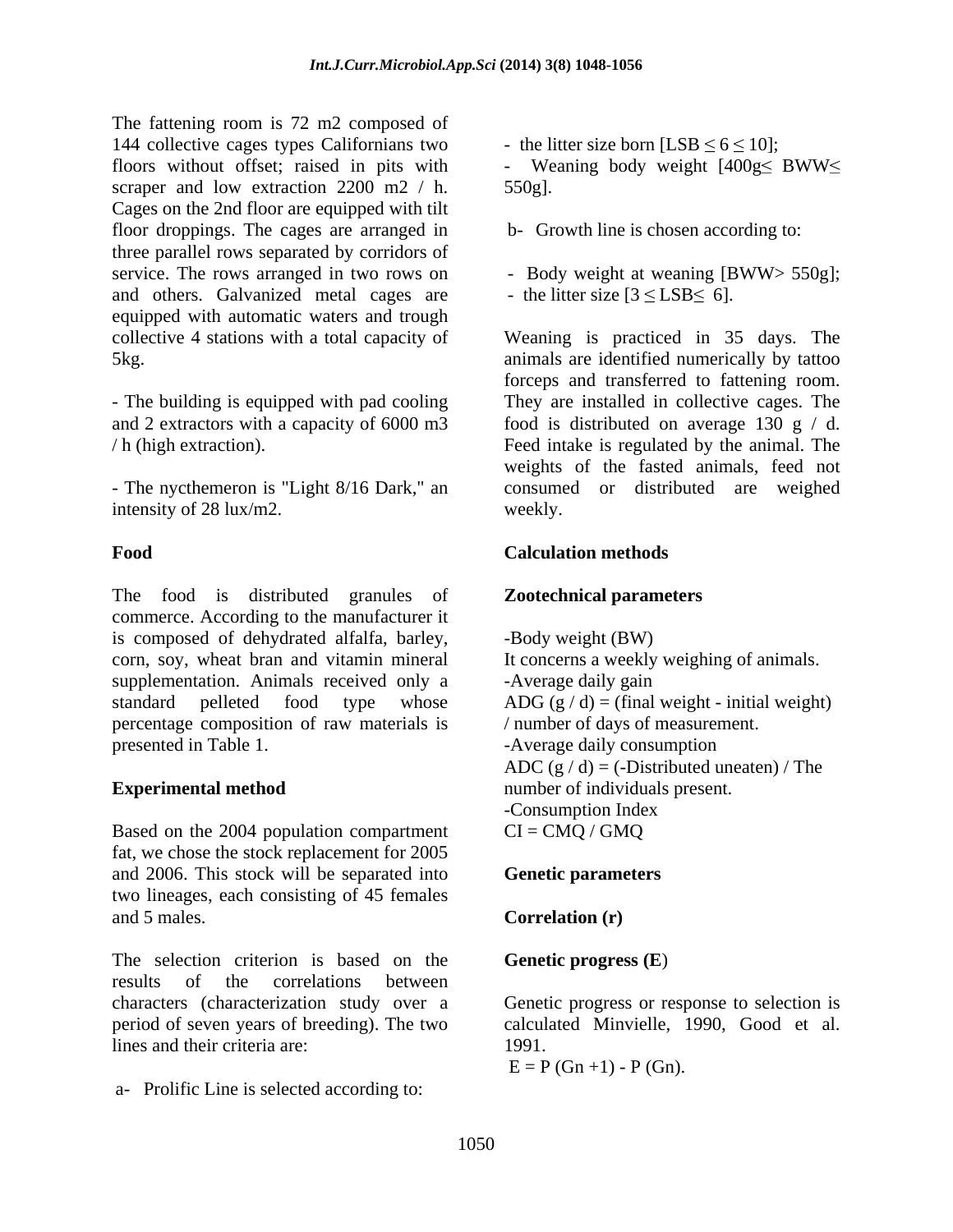: Mean performance of the population.  $T_{ik}$ : Average performance of the first individual, at the  $k^{th}$  individual. individual, at the  $k<sup>th</sup>$  individual.  $\qquad \qquad$  indicated before selection is 1610g.

 $S_{ik}$ : Effect season (4 variants).

and maximum values, correlations and experienced on performance over

All results for growth performance post-<br>
Genetic progress of growth weaning, following the application of the performanceTable 3 summarizes the

Table 3 summarizes the comparative genetic

Table 4 shows the correlations between the

Among the criteria selected paternal line quotes the weight at a typical age and average daily gain. All production parameters are significantly better growth in line C and second generation compared to the P line and their average as shown in Table 2. This selection resulted in a certain uniformity performance especially for live weight and average daily gain, where there intake and feed efficiency for different age is a relative decrease in the coefficient of periods in line C. The selection of future variation compared to the period prior to parents on their high weaning weights is selection.

**Modeling In line C, rabbits and de1393g record weight Modeling**  $P_{ij}$  =  $\mu$  + Tik + Sik + oik + E. weeks of age compared to 1276g and 1610g P<sub>ij</sub>: Performance of an individual father and indicated by Mefti Korteby et al. 2010, prior mother i j. The selection. Prolific in line relative weight weight 1999g respectively at 10 weeks and 13 at 13 weeks of age is much lower than line growth is 1734g. However it is better than

 $O_{ik}$ : Effect parity (7 variants). Indices of consumer specified by Mefti E: Effect environment. Korteby and al.2010, 5.64 and 7.16 **Statistical analyzes** before selection improved in both lines. The average standard deviations, minimum heritability and therefore selection effort is comparisons between means by ANOVA generations. In line P, the limiting minimum test, are processed by the SPSS Statistics weight at weaning 400g has improved software (Statistical Package for the Social growth performance. Growth in post- Sciences, version 11.5) and SPSS, IBM weaning in Figure 1, has the same look for Statistical Version 19. the line P and line C, however, a difference **Results and Discussion** respectively at the age of 10 and 13 weeks Growth traits are classified to medium experienced on performance over weaning in Figure 1, has the same look for in favor of the latter throughout the fattening period.

selection are shown in Table 2. Figure 1 comparative genetic progress criteria in shows a comparison between the post- post-weaning growth. Both groups reported weaning growths of both strains positive genetic progress for weight. Group progress criteria in post-weaning growth. efficiency for different age periods and for criteria for post-weaning growth. the C line comes very prolific family. P Genetic progress of growth performanceTable 3 summarizes the C also records positive genetic progress average daily gain, feed intake and feed two successive generations. Recalling that lineage comes from prolific family but which has limited the lower weight at weaning.

> Genetic progress weight is 72.24 g, 133.44 g and 179.27 g vs 37.09 g, 68.73 g and 14.23 respectively at 6, 10 and 13 weeks of age, in line C and line P. It also records positive genetic progress for average daily gain, feed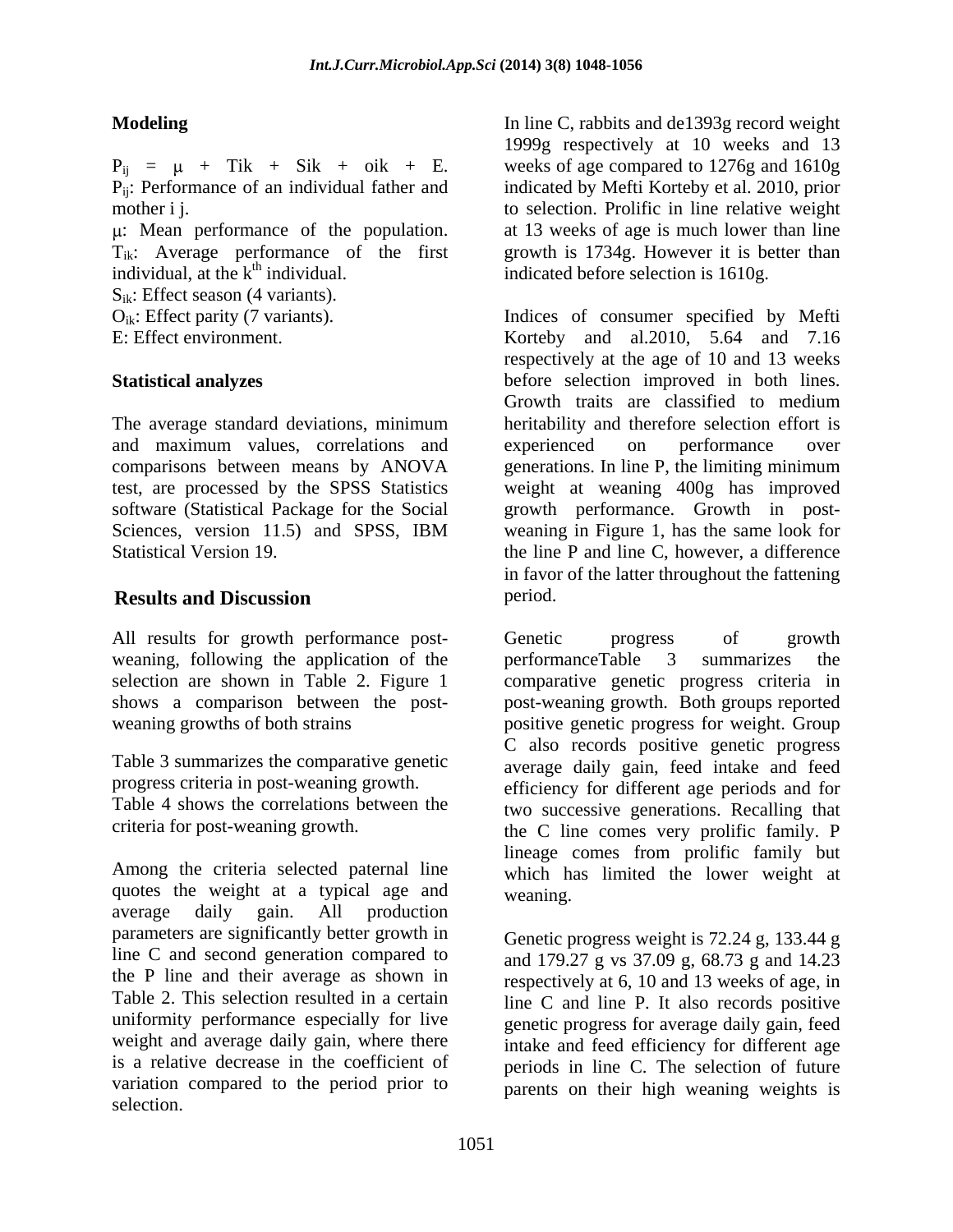more effective than the average weaning weight. The first generation of selection, subject to slower growth has been - The slaughter weight was positively and

- The weight of a weaned at 5 weeks is strongly correlated with weight at 10 weeks and 13 weeks weight quite agree with Lukefahr Feria and Ruiz 2003, Vostrý et al. 2008, 2008 and Iraqi Mefti korteby al.2010 and a selection early weaning may be as

effective as a late selection.

eliminated. moderately correlated with average daily gain in accordance with the work of De Leon and al.2004 which are  $r = 0.64$ , the selection of the weight leads to an improved indirect average daily gain.

| <b>Table</b><br>the<br>material<br>composition of<br>Elemental<br>tooa |  |  |
|------------------------------------------------------------------------|--|--|
|                                                                        |  |  |

**Figure 1 :** Evolution of body weight in fattening line P and line C.

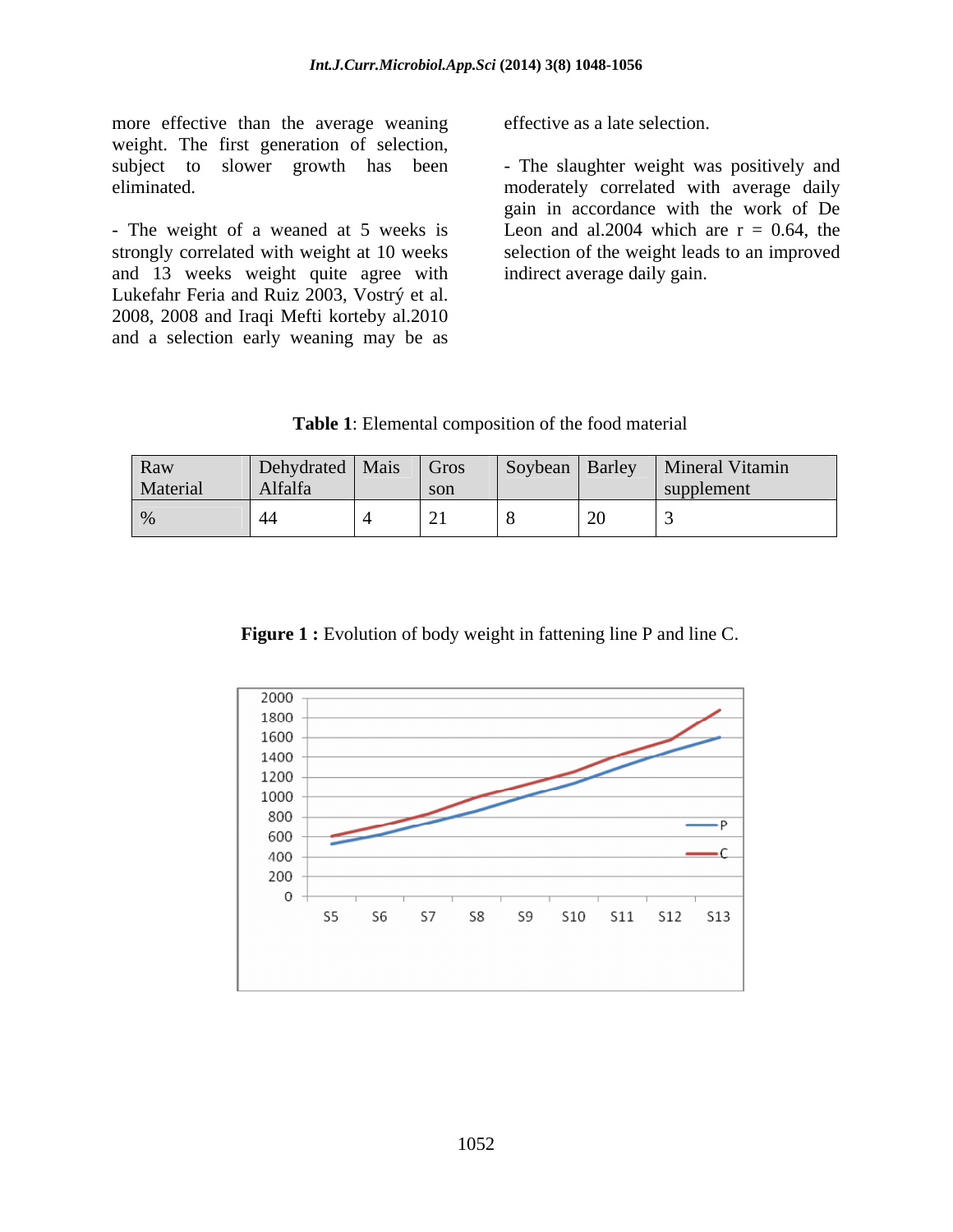|                          | 6 Weeks                                 |                                                                                                                          |                              | 10 Weeks                      |                                                          |                        | 13 Weeks                |                                        |                                                                                                    |            |
|--------------------------|-----------------------------------------|--------------------------------------------------------------------------------------------------------------------------|------------------------------|-------------------------------|----------------------------------------------------------|------------------------|-------------------------|----------------------------------------|----------------------------------------------------------------------------------------------------|------------|
|                          | $\mathbf{B}(\mathbf{g})$                | ADG -                                                                                                                    |                              |                               | $\left  \text{ ADC } (\text{g/s/j}) \right  \text{ ADG}$ |                        |                         |                                        |                                                                                                    |            |
|                          |                                         |                                                                                                                          |                              |                               |                                                          |                        |                         |                                        | $\mid$ (g/J)                                                                                       |            |
| $\sim$ $\sim$            | 650,64                                  | 65,42                                                                                                                    |                              | 1220,48                       | 90,01<br>20.96                                           |                        | 720,25                  | 15,84                                  |                                                                                                    |            |
|                          | 107,30                                  |                                                                                                                          |                              |                               |                                                          |                        |                         |                                        |                                                                                                    |            |
|                          | $16\%$ ab                               | $\begin{array}{cc} \pm 12.16 \\ 19\% \text{ ab} \end{array}$ $\begin{array}{cc} \pm 7.22 \\ 42\% \text{ ac} \end{array}$ |                              | $\pm 198,21$<br><b>16%</b> ab | $17\%~{\rm c}^{**}$<br>$35\%~c*$                         | $23%$ a                | $\pm 300,28$<br>17% c** |                                        | $\begin{array}{ l l }\n\hline\n6 & \pm 7,56 \\ \hline\n33\% & c^{**} & 24\% & c^{**}\n\end{array}$ |            |
|                          | $G1$ 625,42                             | 59,02<br>16,59                                                                                                           | <b>13.6</b>                  | 1144,07                       | 19,67<br>84,68                                           | 4,33                   | 1600,7                  | 111,78                                 | 21,32 5.25                                                                                         |            |
|                          | 2005 $\boxed{\mathbf{P}}$ $\pm 110,51$  | $\pm 13,20$                                                                                                              | $\pm 8,07$ 59% $\pm 1,05$    |                               | $\pm 18,01$<br>$\pm 7,80$                                | $\pm 1,29$             | ±327,46                 |                                        | 21,39 <b>19%</b> $\pm 7,99$ $\pm 1,34$                                                             |            |
|                          | 18% b                                   | $22\%$ b                                                                                                                 | 29%a                         | $\pm 201,26$<br>18% b         | $21\% b***$<br>40%b**                                    | $30\%$ a               | $20\%~b***$             |                                        | 37% b** 26% b**                                                                                    |            |
|                          | $\begin{array}{ccc} \hline \end{array}$ | 69.37<br>18.11                                                                                                           | 3.86                         | 1251,16                       | 95,85                                                    |                        | 1881.83                 | 119.06                                 |                                                                                                    | 14.96      |
|                          | 1,62                                    |                                                                                                                          |                              |                               |                                                          | 4,42                   |                         |                                        |                                                                                                    |            |
|                          | :127,51                                 | $\pm 11,31$ $\pm 8,44$                                                                                                   | $\pm 1,09$                   | ±208,92                       | $\pm 16,15$<br>$\pm 8,00$                                | $\pm 1,23$             | $\pm 314,18$            | ±22,72                                 | $\pm 8.91$                                                                                         | $\pm 1,29$ |
|                          | $\blacksquare$ 18% a                    | $52\%$ a <sup>*</sup><br>$16\%$ a                                                                                        | 28%a                         | $21\%$ a                      | 17% $a^{**}$ 35% $a^{**}$                                | 28%a                   | 17% $a^{**}$            |                                        | 17% $a^{**}$ 37% $a^{**}$ 26% $a^{**}$                                                             |            |
|                          | 680,23                                  | 65,83                                                                                                                    |                              | 1310                          | l 24.17                                                  | 3.95                   | 1862,01                 | 115.87                                 |                                                                                                    |            |
|                          | $\mathbf{T}$ $\pm 104,53$               | $\pm 9,23$<br>$\pm 7.01$                                                                                                 | $\pm 1,04$                   | $\pm 201,26$                  | $\pm 7,83$<br>$\pm 16,36$                                | $\pm 0.96$             | ±250,15                 | $\pm 19,11$                            | $+7.41$                                                                                            | $\pm 1,01$ |
|                          | 15% b                                   | 17% b 34% b** 31% b** 15% ab                                                                                             |                              |                               | $32\%~b***$<br>$17\%$ a                                  | $24\%~b***$            | $13\%~c**$              | 16% a                                  | $28\%$ b <sup>**</sup> 44% a <sup>*</sup>                                                          |            |
|                          | G <sub>2</sub> 687,73                   | 64,78<br>18,01                                                                                                           |                              | 1249,21                       | 92,31<br>23,02                                           | 4.01                   | 734,48                  | 11.13                                  | $-20.6$                                                                                            | 5.36       |
|                          |                                         | $\pm 7.06$                                                                                                               |                              | ±207,55                       |                                                          |                        |                         |                                        | $+747$                                                                                             |            |
| 2006 $\boxed{P}$ $\pm 1$ | 114,28                                  | $\pm 9,48$                                                                                                               |                              |                               | $\pm 18,83$<br>$\pm 8.28$                                | $\pm 1.03$             | ±259,62                 | $\pm 19,14$                            |                                                                                                    |            |
|                          | $17\%~b***$                             | $15\% \; c^{**}$ 39% b                                                                                                   | $33\%$ c**                   | $17\%$ b                      | $36\%$ c**<br>$20\%$ a                                   | $26\%~c**$             | $15\%~b**$              |                                        | 17% b** 36% c** 24% b*                                                                             |            |
|                          | $2 \mid 734,88$                         | 68,44<br>22.61                                                                                                           | 3.06                         | 1393,92   94,06               | 25.07                                                    | 3.75                   | 1999,52                 |                                        | 12526                                                                                              | 4.74       |
|                          | ±118,95                                 | $\pm 9,67$<br>$\pm 7.41$                                                                                                 | $\pm 1.13$                   | ±212,82                       | $\pm$ 17.78<br>$\pm 8.07$                                | $\pm 1,02$             | ±288,06                 | ±20,56                                 | $+7.99 +1.19$                                                                                      |            |
|                          | $16\%$ a <sup>**</sup>                  | 14% $a^{**}$<br>33% a                                                                                                    | $37\%$ a <sup>**</sup> 15% a |                               | $32\%$ a**<br>19% a                                      | $27\%$ a <sup>**</sup> | $14\%$ a**              | 17% $a^{**}$ 32% $a^{**}$ 25% $a^{**}$ |                                                                                                    |            |

**Table.2** Post-weaning growth performance of lines selected for prolificacy and growth

*BW: Body weight, ADC: average daily consumption, ADG: average daily gain, CI consumption index. G: Generation T: average group C and P. P: prolific line, C: Growth line.*

*Comparison of values of the same column and the same generation. Values followed by the same letter are statistically comparable. Values followed by different letters are statistically comparable level*  $\alpha = 5\%$ .

*\*: Significance at 1%. \*\*: Significant at 0.1.*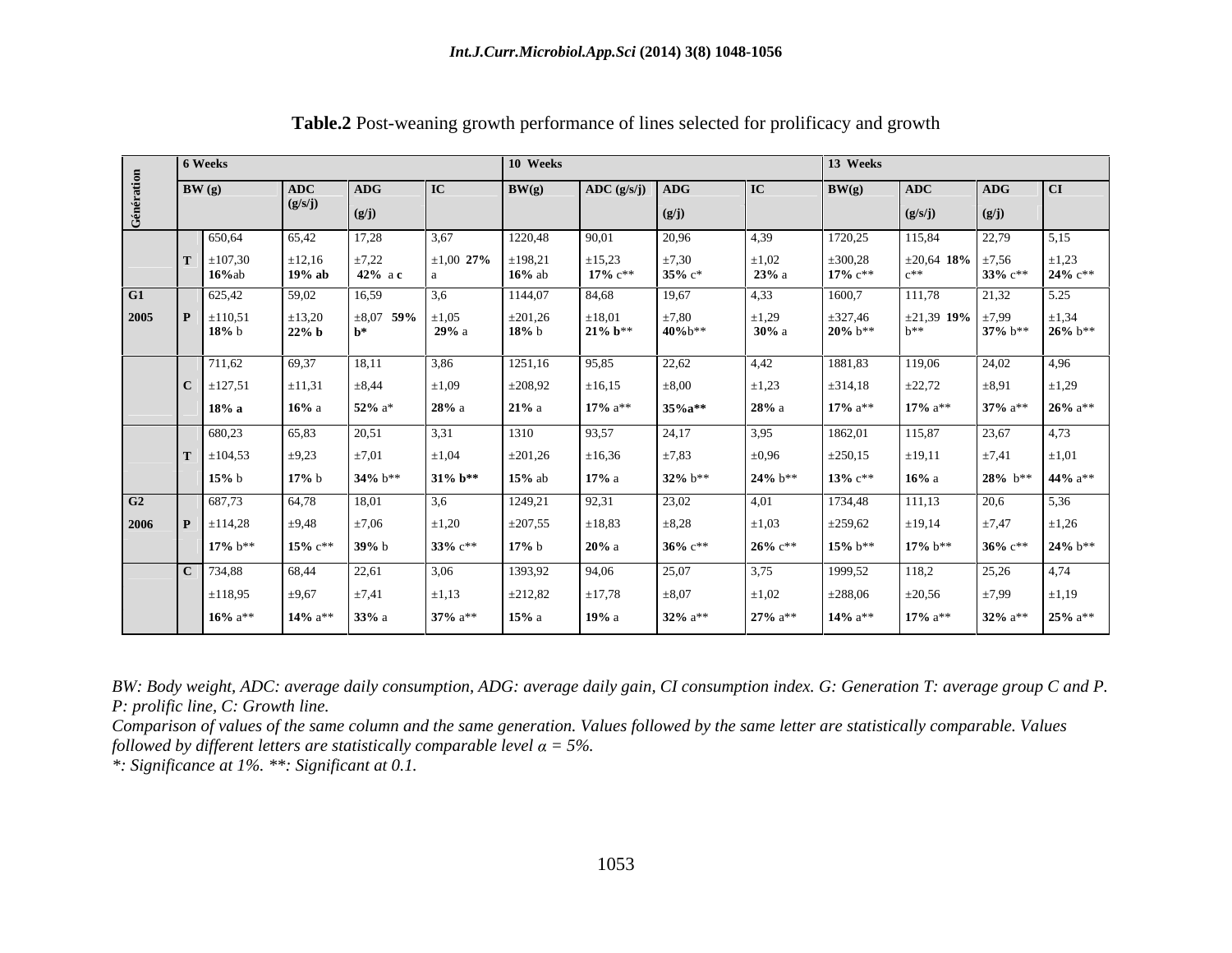| Groupe de               | 6 weeks                   |                                                                                                       |                                       | $ 10 \text{ weeks} $                                                             |                                         | 13 weeks |                                                                                                                |                                                                        |    |
|-------------------------|---------------------------|-------------------------------------------------------------------------------------------------------|---------------------------------------|----------------------------------------------------------------------------------|-----------------------------------------|----------|----------------------------------------------------------------------------------------------------------------|------------------------------------------------------------------------|----|
| comparaison et<br>année |                           | $\begin{array}{ c c c }\n\hline\n\text{BW.}(g) & \text{ADC} \\ \hline\n(g/s/j) & \hline\n\end{array}$ | $\vert$ ADG<br>CI<br>$\frac{g(j)}{j}$ | $\vert$ BW.(g $\vert$ ADC $\vert$ ADG $\vert$<br>$(g/s/j)$ $(g/j)$               |                                         |          | $\boxed{\text{BW.(g)} \begin{bmatrix} \text{ADC} & \text{ADG} \\ (\text{g/s/j}) & (\text{g/j}) \end{bmatrix}}$ | $\vert$ ADG $\vert$                                                    | CI |
| TG2/TG                  | $ +29,59 +0,41$           |                                                                                                       |                                       | $\vert +3,23 \vert +0,01 \vert +89,52 \vert +3,56 \vert +3,21 \vert -0,44 \vert$ |                                         |          | $ +141,76 +0,03 $                                                                                              | $ +0,88 $ -0,42                                                        |    |
|                         | $ PG2/TG1  + 37,09$ -0.64 |                                                                                                       |                                       | $\mid +0.73 \mid +0.30 \mid +68.73 \mid +2.30 \mid +2.06 \mid -0.38 \mid$        |                                         |          | $+14,23$ $-4,71$                                                                                               | $-2,19$ $+0,21$                                                        |    |
|                         | $ PG2/PG1  + 62, 31$      | $+5,76$                                                                                               | $ +1,42 00,00 $                       | $+145,1$                                                                         | $\mid +7,63 \mid +7,63 \mid -0,32 \mid$ |          | $ +133,78 $ -0,65                                                                                              | $\begin{array}{ c c c c c } \hline -0,72 & +0,11 \\\hline \end{array}$ |    |
| 2006<br>CG2/TG          | $+72,24$                  | $+3,02$                                                                                               |                                       | $  +5,23 $ $-0,24$ $+133,4$                                                      | $+4,05$ +4.11 -0.64                     |          | $+179,27$ +2,36                                                                                                | $ +2,47 $ -0,41                                                        |    |
| CG2/CG                  |                           | $ +11,26$ -0,93                                                                                       | $+4,4$<br>$\vert$ -0,80               | $+102,7$<br>$-1,79$                                                              | $ +2,45 $ -0,67                         | $+17,69$ | $-0,86$                                                                                                        | $ +1,24 $ -0,22                                                        |    |

**Table.3** Genetic progress of growth performance post weaning

BW: Body weight; ADC: average daily consumption, ADG: average daily gain, CI consumption index. T: total, P: prolific line, C:growth line, G: generation /: compared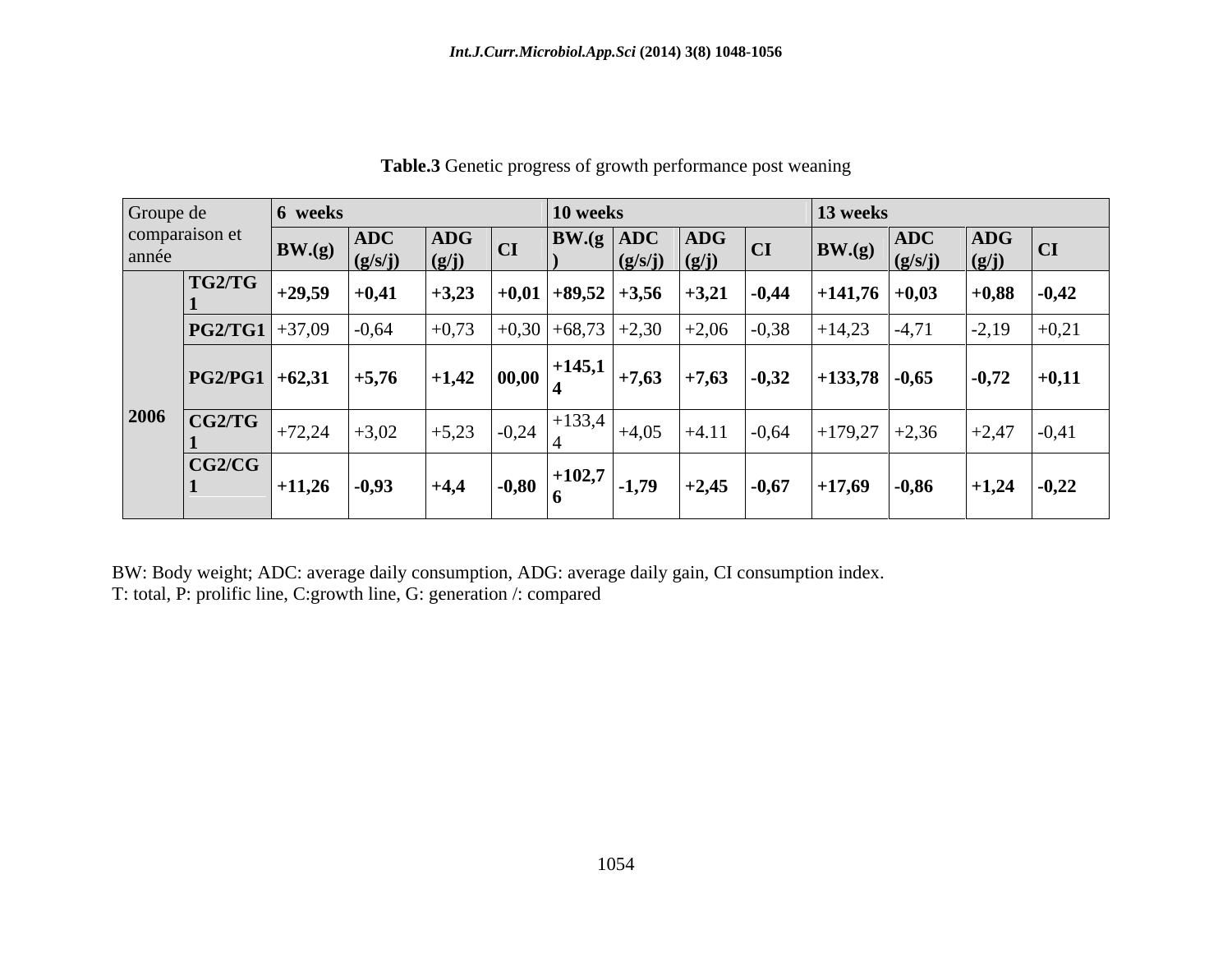| <b>Critères</b>                    |             | $\vert$ B.W. 5s                                                                                                                                                                | $\big $ B.W.10s           | A.D.G.    | $A.D.C.$ $C.I.$ |           |
|------------------------------------|-------------|--------------------------------------------------------------------------------------------------------------------------------------------------------------------------------|---------------------------|-----------|-----------------|-----------|
|                                    |             |                                                                                                                                                                                | $\boxed{+0.68**}$ +0.46** |           | $+0,26**$       | $-0,24**$ |
|                                    |             | $\begin{array}{c c}\n & \text{P} & +0.72** \\ \hline\n\vdots & \ddots & \vdots \\ \hline\n\vdots & \ddots & \vdots \\ \hline\n\vdots & \ddots & \vdots \\ \hline\n\end{array}$ | $+0,88$                   | $+0,54**$ | $+0,37**$       | $-0,24**$ |
|                                    | P           |                                                                                                                                                                                |                           |           | $-0.45**$       | $-0.51**$ |
| A.D.G.<br>$\overline{\phantom{a}}$ | C           |                                                                                                                                                                                |                           |           | $-0,69**$       | $-0,69**$ |
|                                    | $ {\bf P} $ |                                                                                                                                                                                |                           |           |                 | $+0,12**$ |
| A.D.C.                             | $ {\bf C} $ |                                                                                                                                                                                |                           |           |                 | $+0,13$   |

**Table.4** Correlation between growth criterions in post weaning line P and line C

B.W.: Bodyweight, A.D.G.: average daily gain, A.D.C.: average daily consumption, C.I. consumption index. s: week

P: prolific line, C: line growth.

\* Correlation is not equipped insignificant.

\* Correlation is fitted significant at  $P \le 5\%$ .

Correlation is fitted \*\* significant at  $P \le 1\%$ .

-The weight is weakly and negatively can not give heavy subjects. Not to lose correlated with the consumption index. weight in productivity in this type of - The average daily gain was negatively family, channeling the litter size and and moderately correlated with the index of consumption, a trend in favor of a selection of individuals with good growth **References** and better conversion. Other authors found that negative correlation but very strong Berchiche, M., 1992. Systèmes de and Moura al.1997, Batteries and al.2004 production de viande de lapin au and Larzul al.2005, and this trend is the Maghreb. Séminaire approfondi,

The local population very diverse and low septembre. animal performance responds positively to Bonnes G., Darre A., Fugit G., Gadoud R., divergent selection. Positive genetic Jussian R., Mangeol B., Nardeau N., progress are noted on the growth Papet A., Volognes R. 1991. performance of the two lines and prolific growth. However, the improvement is in d'élevage . Ed. Foucher. Paris. line with best growth when individuals reach a weight of 1999g 1610 against Chantry- Darmon C., 2005. Construction before selection, subject to weight ratio comes from small family prolific. Prolific cytogénétique chez le lapin européen in line weight is improved but lower than (*Oryctolagus cuniculus*) : application

weight at weaning.

# **References**

- result of positive selection. Institut agronomique méditerranéen Berchiche, M., 1992. Maghreb. Séminaire approfondi, de Saragosse (Espagne), 14-26 septembre.
	- Papet A., Volognes R. 1991. Amélioration génétique des animaux d élevage . Ed. Foucher. Paris. Collection INRAP. 287.
- the growth line is 1734g. Many families à la primo localisation du caractèred'une carte intégrée génétique et